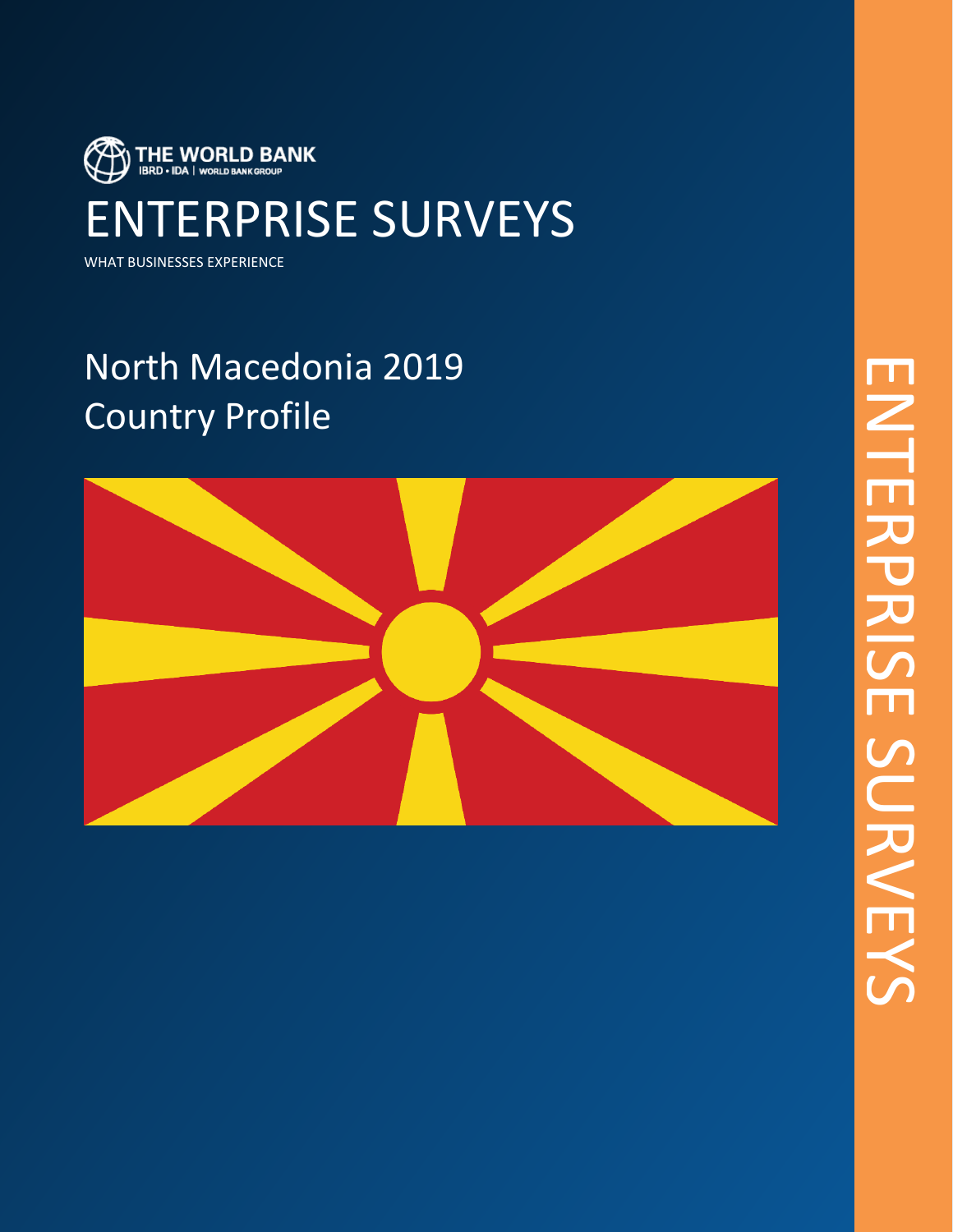### **Contents**

The Country Profiles produced by the Enterprise Analysis Unit of the World Bank Group provide an overview of key business environment indicators in each economy, comparing them to their respective geographic region and group of countries with similar income levels. The same topics are covered for all countries with slight variations of indicators. All indicators are based on the responses of firms. To learn more about the Enterprise Analysis Unit and to obtain Country Profiles for other countries, please visit www.enterprisesurveys.org

© 2020 International Bank for Reconstruction and Development / The World Bank Group 1818 H Street NW Washington DC 20433 Telephone: 202-473-1000 Internet[: www.worldbank.org](http://www.worldbank.org/)

This work is a product of the staff of The World Bank Group with external contributions. The findings, interpretations, and conclusions expressed in this work do not necessarily reflect the views of The World Bank Group, its Board of Executive Directors, or the governments they represent. The World Bank Group does not guarantee the accuracy of the data included in this work. The boundaries, colors, denominations, and other information shown on any map in this work do not imply any judgment on the part of The World Bank Group concerning the legal status of any territory or the endorsement or acceptance of such boundaries.

Rights and Permissions

The material in this work is subject to copyright. Because The World Bank Group encourages dissemination of its knowledge, this work may be reproduced, in whole or in part, for noncommercial purposes as long as full attribution to this work is given. Any queries on rights and licenses, including subsidiary rights, should be addressed to World Bank Group Publications, The World Bank Group, 1818 H Street NW, Washington, DC 20433, USA; fax: 202-522-2625; e-mail: pubrights@worldbank.org.

Please cite Enterprise Surveys data as follows: Enterprise Surveys www.enterprisesurveys.org The World Bank Group.

The Enterprise Surveys team can be contacted at: The World Bank Group 2121 Pennsylvania Avenue, NW Washington DC, 20433 USA Tel. (202) 479-3800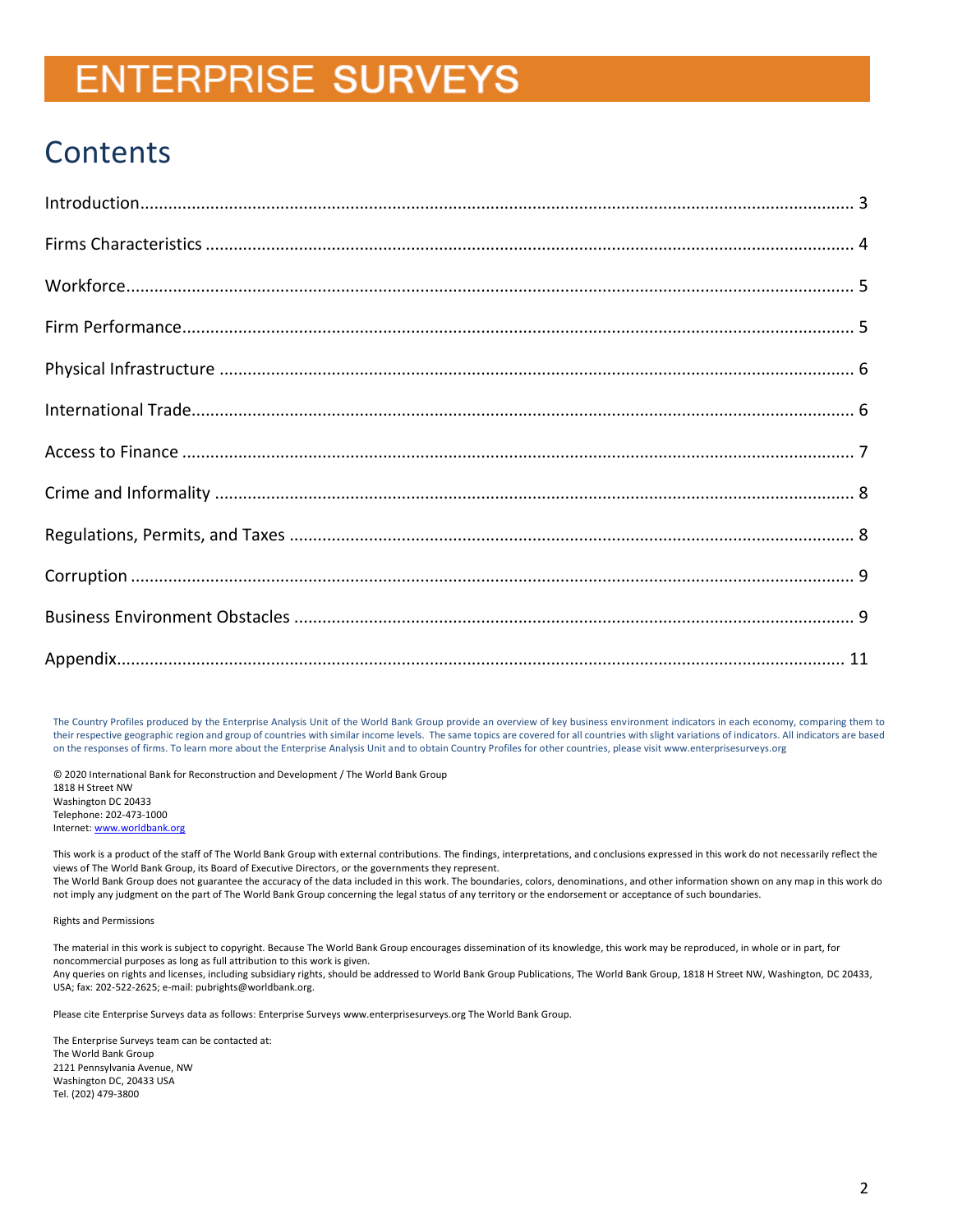<span id="page-2-0"></span>**Economy Overview** North Macedonia 2019 **Region:** Europe & Central Asia **Income Group:** Upper Middle Income

### **Introduction**

The Enterprise Surveys (ES) focus on many aspects of the business environment. These factors can be accommodating or constraining for firms and play an important role in whether an economy's private sector will thrive or not. An accommodating business environment is one that encourages firms to operate efficiently. Such conditions strengthen incentives for firms to innovate and to increase productivity  $-$  key factors for sustainable development. A more productive private sector, in turn, expands employment and contributes taxes necessary for public investment in health, education, and other services. Questions contained in the ES aim at covering most of the topics mentioned above. The topics include infrastructure, trade, finance, regulations, taxes and business licensing, corruption, crime and informality, access to finance, innovation, labor, and perceptions about obstacles to doing business.

The ES are conducted by the World Bank Group and its partners across all geographic regions and cover small, medium, and large firms. The size of the firm is determined by the number of employees: 5 to 19 (small), 20 to 99 (medium), and 100 or more (large). Firms with less than five employees are ineligible for the survey. Firms that are 100% state-owned are also ineligible. Partners for the ES have included the European Bank for Reconstruction and Development (EBRD), the European Investment Bank (EIB), and the UK's Department for International Development (DFID).

The surveys are administered to a representative sample<sup>1</sup> of firms in the non-agricultural, formal, private economy. Sector coverage is defined consistently across all economies and includes the entire manufacturing sector

and most services sectors: retail, wholesale, automotive repair, hotels and restaurants, transportation, storage, communications, construction, and IT. Public utilities, government services, health care, and financial services sectors are not included in the sample (Figure 1). The ES interview takes place with top managers and business owners.

The ES are repeated approximately every four years for a particular economy (or region). By tracking changes in the business environment, policymakers and researchers can look at the effects of policy and regulatory reforms on firm performance. Repeated surveys aid in studying the evolution of the business environment and how it affects the dynamics of the private sector.

This document summarizes the results of the Enterprise Survey for North Macedonia. Business owners and top managers in 360 firms were interviewed between December 2018 and October 2019. Figure 2 provides a description of the sample breakdown across the three survey design categories: business sector, firm size, and location.

#### **Figure 1: Sectors of the economy covered by the Enterprise Surveys**

| <b>Excluded</b>                                                                                                                                                                                 | <b>Included</b>                                                                                                                                                                                                           |  |  |  |  |  |  |  |
|-------------------------------------------------------------------------------------------------------------------------------------------------------------------------------------------------|---------------------------------------------------------------------------------------------------------------------------------------------------------------------------------------------------------------------------|--|--|--|--|--|--|--|
| <b>SECTORS</b><br>Agriculture<br><b>Fishing</b><br>Mining<br><b>Public utilities</b><br><b>Financial intermediation</b><br><b>Public administration</b><br>Education, health and social<br>work | <b>SECTORS</b><br>Manufacturing (all subsectors)<br>Construction<br>Motor vehicles sales<br>and<br>repair<br>Wholesale<br>Retail<br><b>Hotels and restaurants</b><br>Storage, transportation, and<br>communications<br>ΙT |  |  |  |  |  |  |  |
| <b>ADDITIONAL CRITERIA</b><br>$\bullet$ < 5 employees<br>• Informal firms<br>100% state-owned firms                                                                                             | <b>ADDITIONAL CRITERIA</b><br>$\bullet$ 5+ employees<br>• Formal (registered) firms<br>· Minimum of 1% private<br>ownership                                                                                               |  |  |  |  |  |  |  |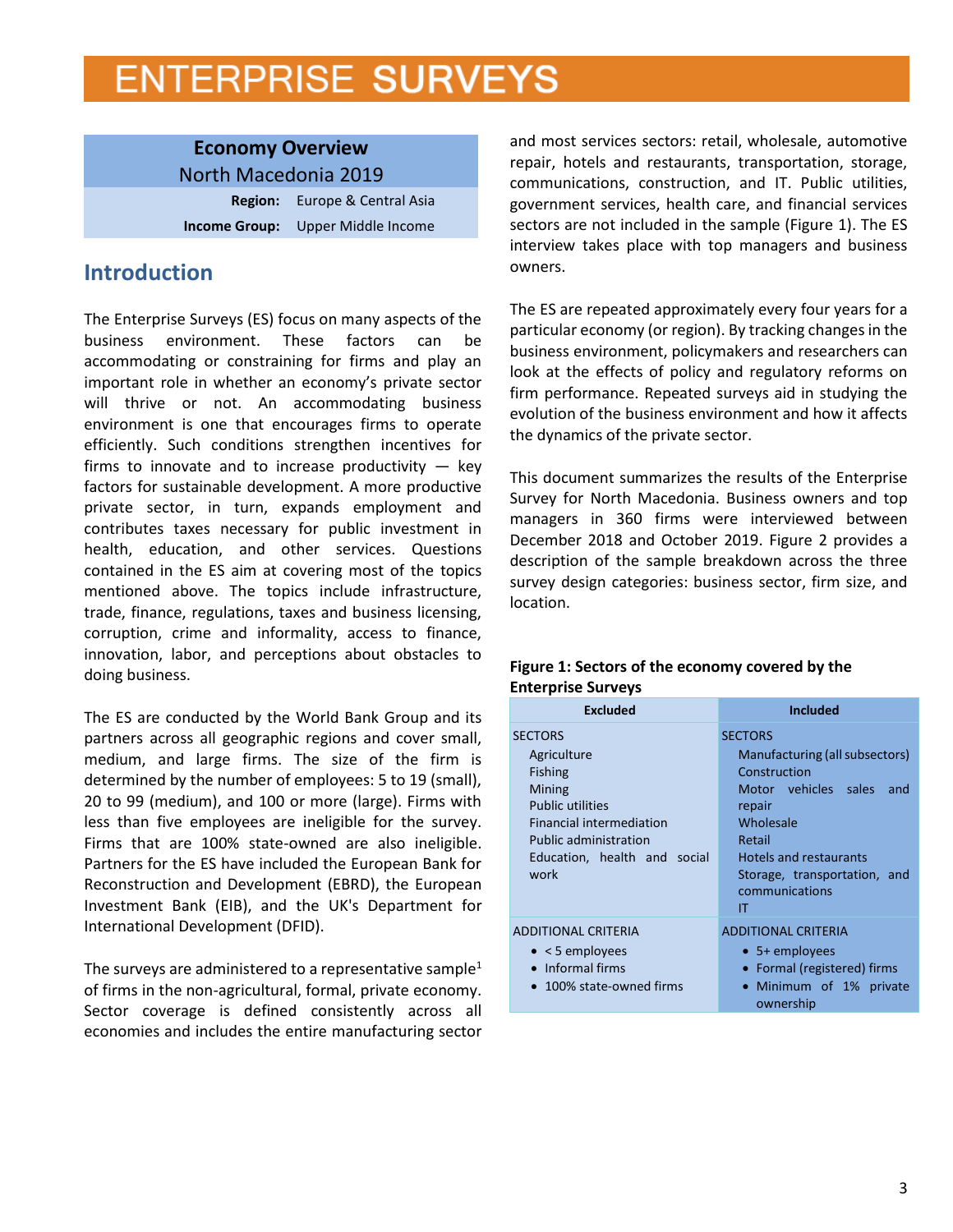#### **Figure 2: Characteristics of firms surveyed Sector**



### <span id="page-3-0"></span>**Firms Characteristics**

In addition to collecting information on the business environment and firm performance, the ES also collect information on characteristics of private firms. Figure 3 shows the distribution of firms in the private sector according to their age, measured by the number of years they have been in operation. The effect of the business environment on firm performance may depend on firms' experience and longevity. Also, older firms and young firms may differ in their ability to successfully navigate the business environment.

**Figure 3: Age distribution of firms**

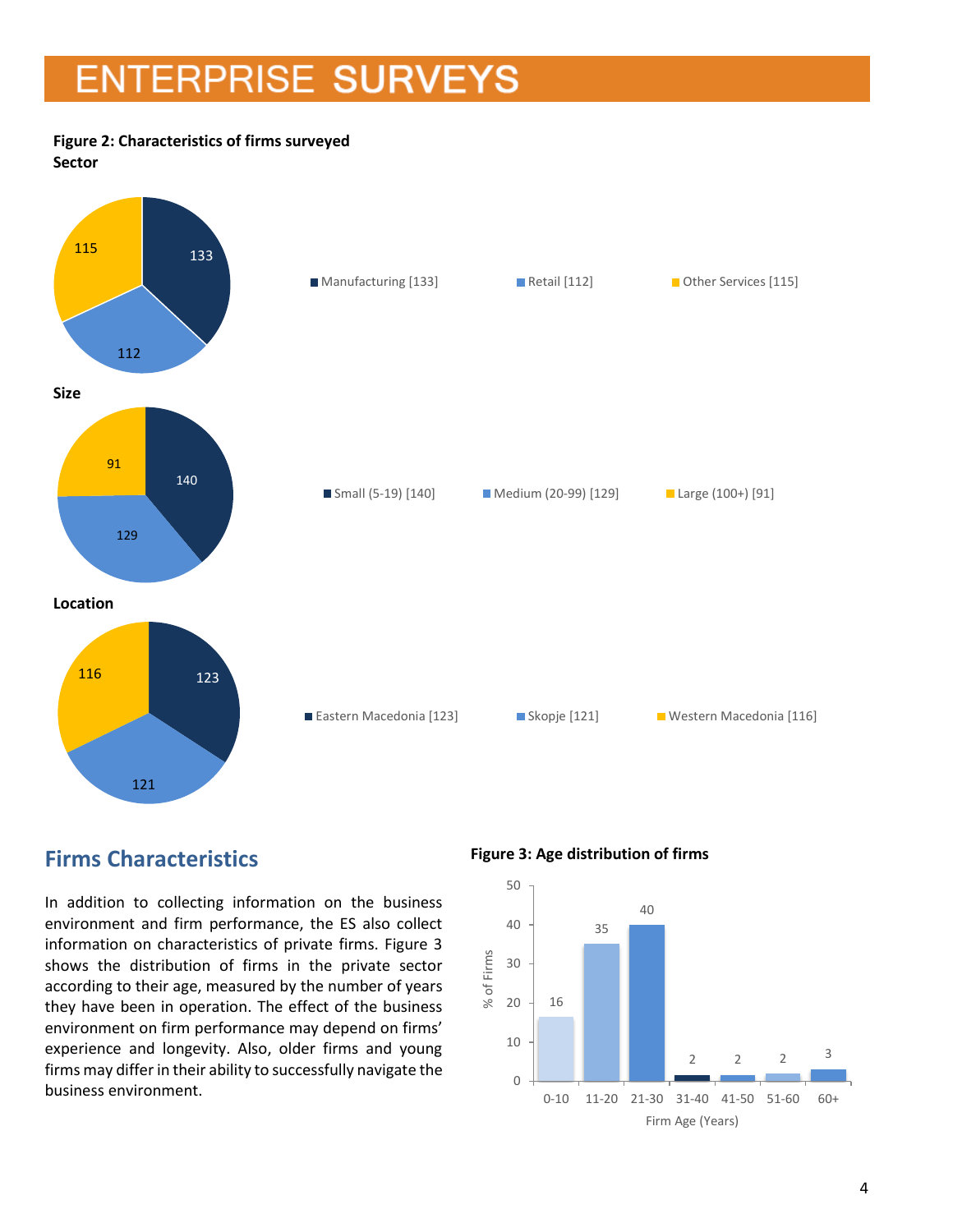Figure 4 exhibits the percentage of female participation in employment, in top management and in firm ownership, compared to the equivalent percentages for the region and for economies with similar income levels. Female inclusion in economic activity is necessary for promoting shared prosperity, one of the twin development goals of the World Bank Group.





### <span id="page-4-0"></span>**Workforce**

The ES collect workforce information such as the number of permanent full-time employees, the number of temporary employees, employees by gender, whether formal training is offered, and the top manager's experience working in the firm's sector. In addition, for manufacturing firms, the ES also collects the breakdown of the workforce between production and nonproduction workers and between skilled and unskilled production workers. Figures 5 and 6 highlight firms' investment in the skills and capabilities of their workforce.





The incidence of training is measured by the percent of firms that offer formal training and the intensity of training is measured by the share of workers receiving training in the manufacturing sector.





<span id="page-4-1"></span>*<sup>\*</sup> only for manufacturing firms*

### **Firm Performance**

If an economy's business environment is supportive and competitive, resources are often channeled to the most productive uses and firms invest to further increase their productivity. Using the responses to questions on annual sales and the total number of permanent full-time employees, both in the last fiscal year and three fiscal years earlier, growth measures can be computed for each firm. Figure 7 displays the resulting annual growth rate in employment and in real sales. By looking at business environment measures in conjunction with available performance measures, policymakers can determine which aspects of the business environment may be impeding or enabling the growth of the private sector.



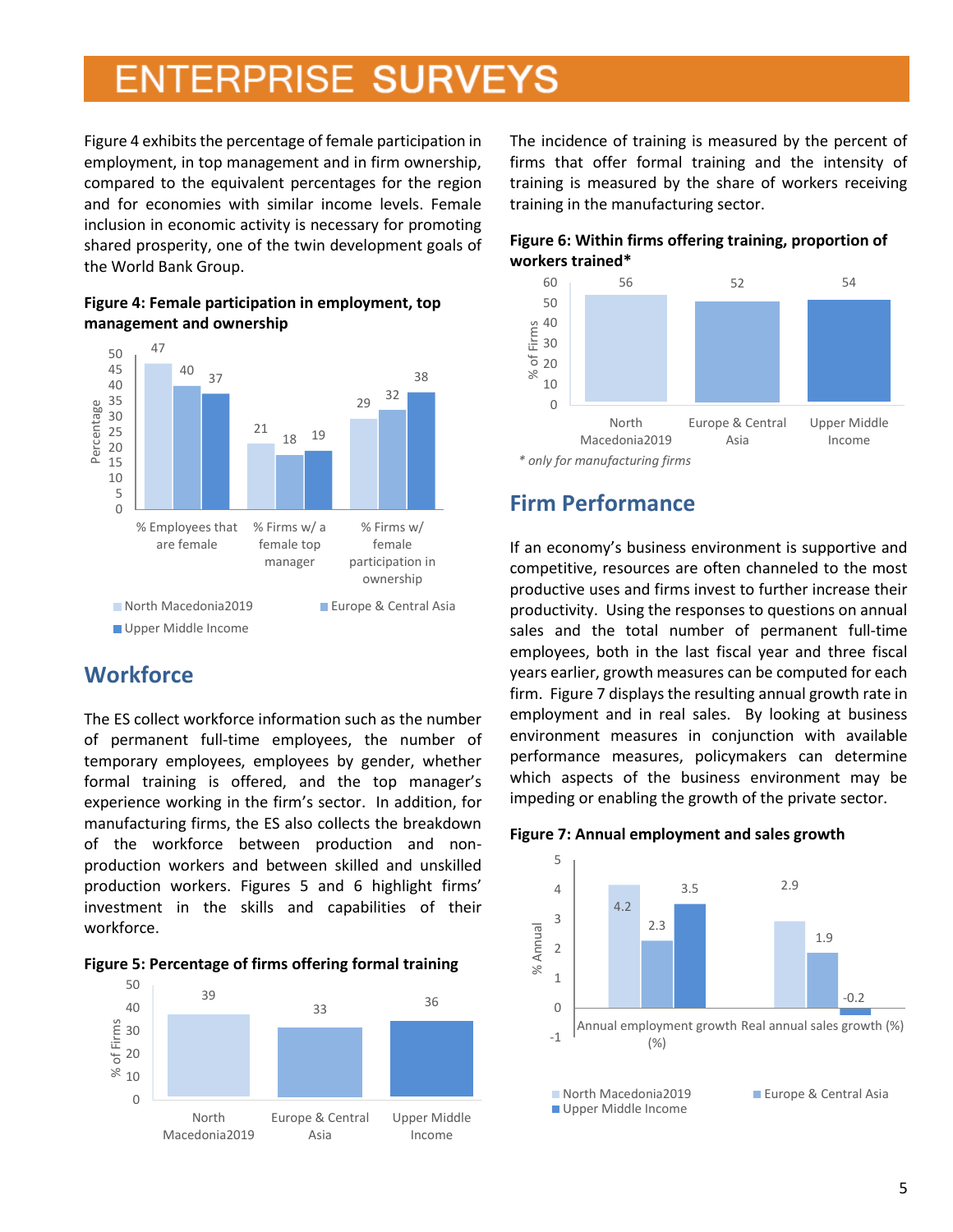### <span id="page-5-0"></span>**Physical Infrastructure**

A well-developed physical infrastructure, including roads, electricity, water and telecommunications, is central to competitiveness and growth of an economy. Quality infrastructure efficiently connects firms to markets for inputs, products, and technologies. It reduces the cost of production and enhances the competitiveness of firms in domestic and international markets.

The ES capture the dual challenge of providing a strong infrastructure for electricity, water supply and telecommunications in addition to information on the development of institutions that effectively provide and maintain these public services.

Efficiency in the operation of the private sector requires a reliable supply of electricity. Figure 8 shows the extent to which firms face failures in the provision of electricity as measured by the percent of firms experiencing electrical outages and by the number of power outages. Inadequate electricity provision supply can increase costs, disrupt production, and reduce profitability.

**Figure 8: Reliability of electricity supply and related losses**



Figure 9 displays the efficiency of infrastructure services by quantifying the number of days it takes to obtain an electricity connection. Service delays impose additional costs on firms and may act as barriers to entry and investment.

#### **Figure 9: Days to obtain an electrical connection**



For many industries in the manufacturing sector water is also an important input in the manufacturing process. Figure 10 presents the average number of water insufficiencies in a typical month experienced by firms in the manufacturing sector. Interruptions in water provision can have serious harmful effects on firms' operations.

#### **Figure 10: Reliability of water supply\***



*\* only for manufacturing firms*

### <span id="page-5-1"></span>**International Trade**

Participation in international trade allows firms to expand, raise standards for efficiency, import materials at lower cost, and acquire updated and better technologies. However, trading also requires that firms deal with customs and trade regulations, and often firms are also required to obtain export and import licenses.

The ES quantify the trade activity of firms and collects information on the operational constraints faced when exporting and importing. Figure 11 provides a measure of the intensity of foreign trade in the private sector, captured by the percentage of firms that export directly at least 10% of their total annual sales. Figure 11 also shows the percentage of manufacturing firms that use inputs or supplies of foreign origin.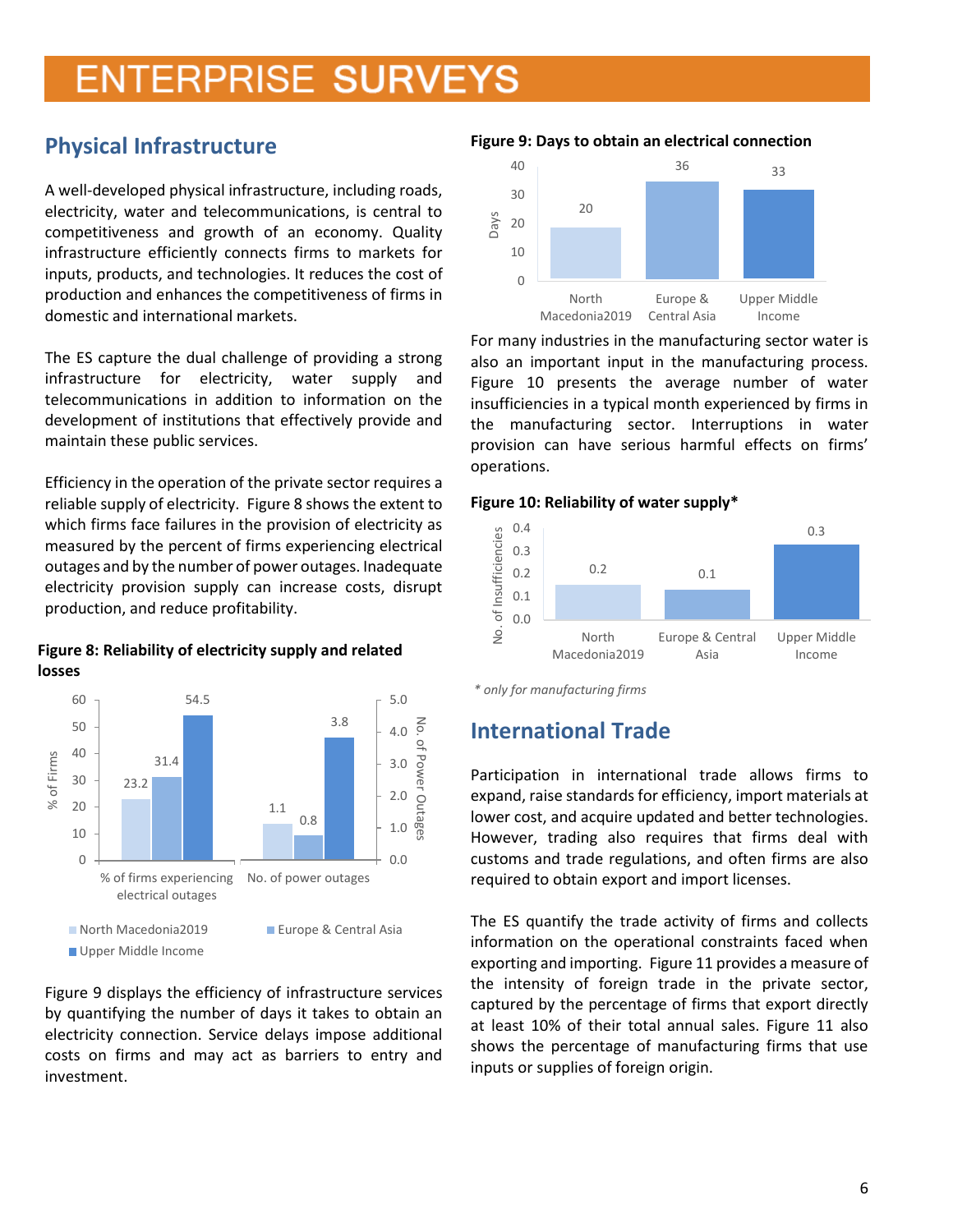#### **Figure 11: Percentage of exporting and importing firms**



*\* only for manufacturing firms*

Efficient customs procedures enable businesses to directly export and import goods. Figure 12 displays the average number of days to clear customs for exports and imports. Delays in clearing customs for exports and imports create additional costs to the firm, can interrupt production, interfere with sales, and may result in damaged supplies or merchandise.

**Figure 12: Average days to clear exports and imports through customs**



### <span id="page-6-0"></span>**Access to Finance**

Well-developed financial markets provide payment services, mobilize deposits, and facilitate funding for the purchase of fixed assets – such as buildings, land, machinery, and equipment  $-$  as well as working capital. Efficient financial markets reduce the reliance on internal funds or informal sources such as family and friends by connecting firms that are creditworthy to a broad range of lenders and investors.

The ES provide indicators on the sources of firms financing and on the characteristics of their financial transactions. Figure 13 compares the various sources used to finance purchases of fixed assets (investments). Investment purchases can be financed by internal sources, banks, inputs' supplier credit, or other sources, including nonbank financial institutions or personal networks. Excessive reliance on internal funds may indicate potentially inefficient financial intermediation.

Figure 14 displays two indicators of the use of financial services by private firms: the percentage of firms with a checking or savings account and the percentage of firms with a bank loan. The former indicator measures the use of deposit mobilization services which helps firms to manage their liquidity and payments. The second indicator measures the use of financial services on the credit side. Availability of credit permits funding projects that otherwise would be constrained by each firm's limited pool of funds.

#### **Figure 13: Sources of financing for purchases of fixed assets**



#### **Figure 14: Use of financial services**



 $\blacksquare$  With checking/savings account  $\blacksquare$  With bank loan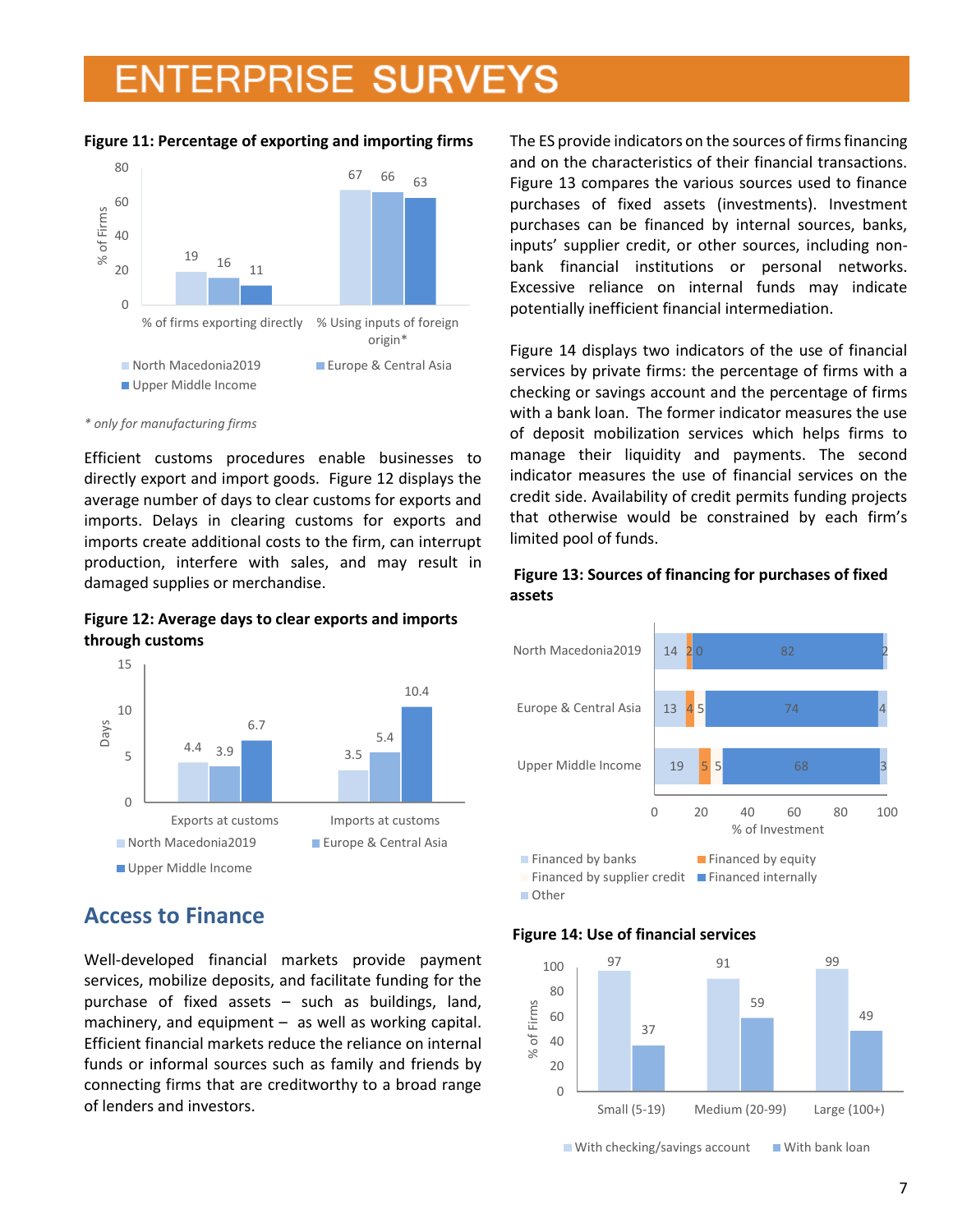### <span id="page-7-0"></span>**Crime and Informality**

Firms can become the target of theft, robbery, vandalism, or arson. Protecting themselves against crime imposes costs as firms are forced to divert resources from productive uses to cover security costs. Moreover, both foreign and domestic investors perceive crime as an indication of social instability, and crime drives up the cost of doing business.

Figure 15 displays the average security costs as a percentage of sales for firms that pay for security, as well as the average losses from theft and vandalism among firms that experience losses. These resources represent the opportunity cost of crime since they could have been invested in productive activities.

#### **Figure 15: Firms' cost of crime**



When firms are formally registered, they are required to abide by rules and regulations, which are commonly set by governments. Paying taxes is usually the most tangible consequence of becoming part of the formal private sector. Some firms try to avoid these consequences by not registering their business and thereby remaining in the informal sector. A large informal sector may represent a challenge to competing formal firms as informal firms are able to engage in practices that can give an unfair advantage over formal firms that must comply with the prevailing rules and regulations.

Figure 16 provides two measures of the incidence of informality in the private sector. The first indicator is the percentage of firms that indicate that they face competition from unregistered or informal firms. The second indicator is the percentage of currently registered firms that started operations being formally registered.

#### **Figure 16: Firms and informality**



### <span id="page-7-1"></span>**Regulations, Permits, and Taxes**

Good economic governance in areas such as regulations, business licensing, and taxation is a fundamental pillar of a favorable business environment. Registered firms pay taxes and are supposed to comply with regulations.



#### **Figure 17: Time tax and meetings with tax officials**

Permits and licenses are usually required for business to operate, build a new structure, and to import directly, among other activities. Ideally, these regulations and permits safeguard the general public's interest while remaining transparent and not imposing heavy burdens on the private sector.

The ES provide quantitative measures of regulations such as business licensing and taxation. Figure 17 illustrates the "time tax" imposed by regulations, which is the percentage of time spent by senior management dealing with regulatory compliance. Figure 17 also presents the percent of firms that were visted or required to meet with tax officials.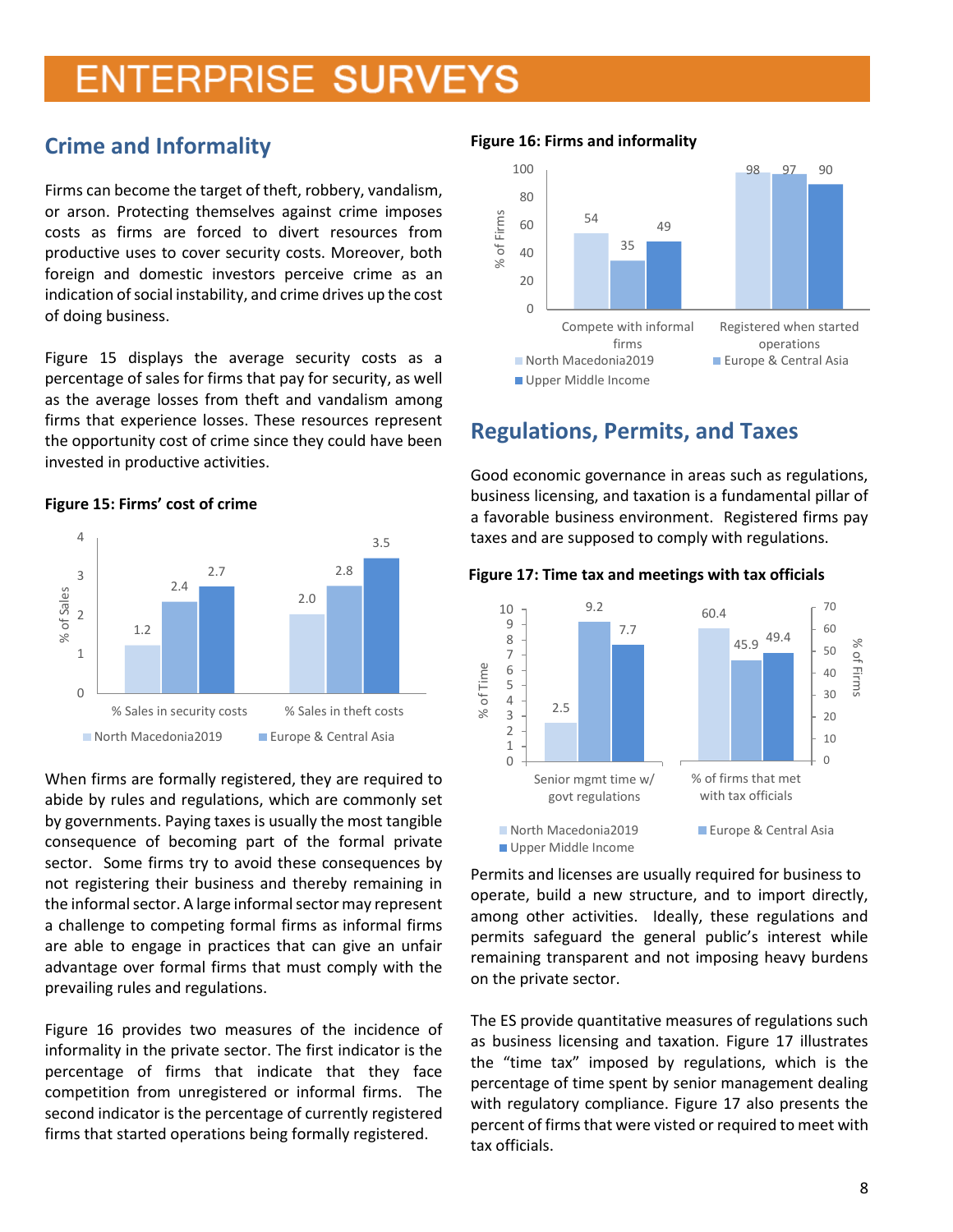Figure 18 focuses on the efficiency of business licensing and permit services. The indicators measure the time required to obtain an import license, a construction permit, and an operating license. Delays in obtaining licenses can be costly to entrepreneurs as they add uncertainty and additional costs to much needed business transactions.



**Figure 18: Number of days to obtain permits** 

Complying with regulations is costly for businesses. Excessive or inefficient regulations can discourage private sector activity and foreign direct investment.

### <span id="page-8-0"></span>**Corruption**

Corruption by public officials can be a major administrative and financial burden on firms. Corruption creates an unfavorable business environment by undermining operational efficiency and raising the costs and risks associated with running a private firm.

Inefficient regulations constrain firms' operations as they present opportunities for soliciting bribes, where firms are required to make "unofficial" payments to public officials to get things done. In many economies bribes are common and quite high and they add to the bureaucratic costs in obtaining required permits and licenses. They can be a serious impediment for firms' growth and development.

Figure 19 provides a composite index of corruption, the bribery incidence, that reflects the percentage of firms experiencing at least one bribe payment request across six different transactions including paying taxes, obtaining permits or licenses, and obtaining utility connections.

The ES capture individual transactions where bribes may be solicited. Figure 20 displays the extent to which firms are requested to pay a bribe in order to receive selected public services. Businesses may be asked to pay bribes when they request a construction permit, while trying to secure a government contract, or during meetings with tax officials. These three types of transactions are common instances where opportunities for bribery occur.

#### **Figure 19: Bribery incidence (percent of firms experiencing at least one bribe payment request)**





#### **Figure 20: Percentage of firms requested or expected to give gifts or informal payments**

### <span id="page-8-1"></span>**Business Environment Obstacles**

Most indicators in the ES are derived from survey questions that ask businesses for their actual experiences dealing with the business environment. For example, "How many days did it take to get a permit?" or "How many hours did the power outage last?". A small number of survey questions ask business owners or top managers for their subjective opinion regarding the importance of various business environment elements.

Figure 21 shows the percentage of firms that consider a specific business environment obstacle as the most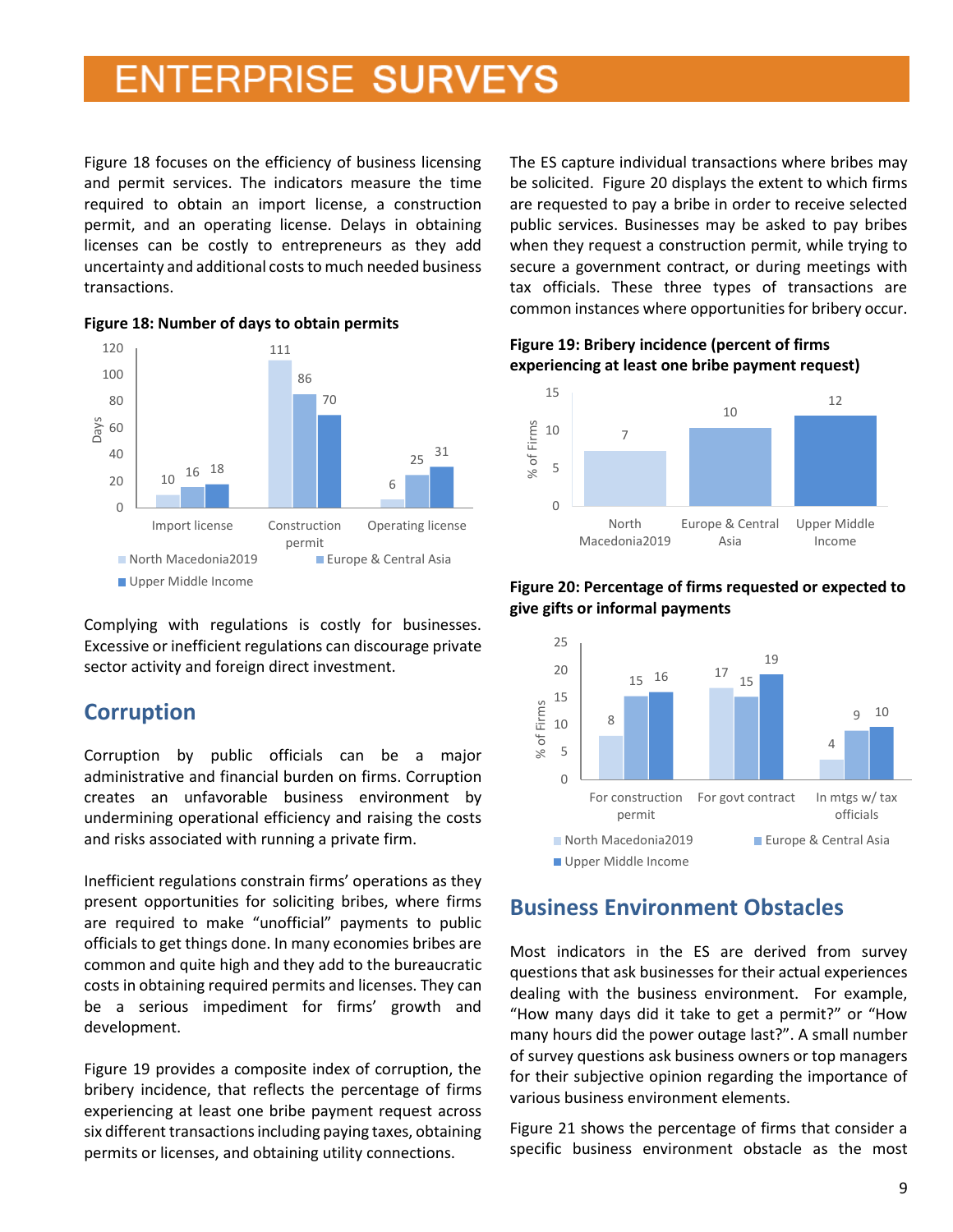important one. The respondent was asked to choose the biggest obstacle to their business from a list of 15 business environment obstacles. The figure presents the top 10 ranking obstacles compared to the regional averages.

Figure 22 displays the top 3 obstacles for small, medium, and large firms. In many economies, the perceptions of managers of large firms are very different from the perceptions of managers of medium and small firms. This is related to the capacity to navigate business environment obstacles: larger firms may have more options to face obstacles but at the same time they are also more visible and more exposed to failures of the business environment.



#### **Figure 21: Top ten business environment constraints**

#### **Figure 22: Top three business environment constraints by size**

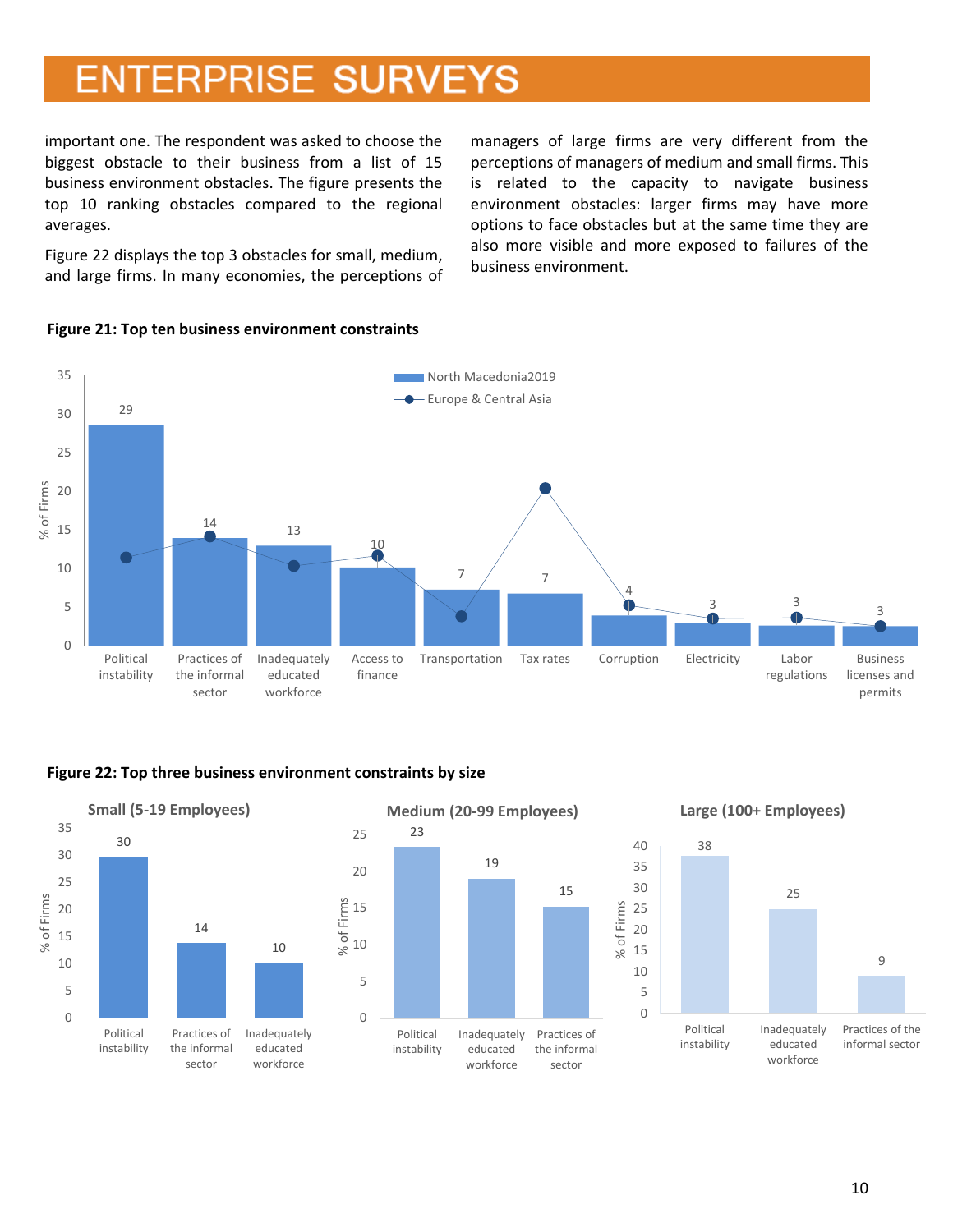### <span id="page-10-0"></span>**Appendix**

The following tables contain the values of all indicator variables used in the country profile.

|                                                                                                              | <b>North Macedonia2019</b> |              |               |             | <b>Europe &amp;</b> | <b>Upper</b>  |
|--------------------------------------------------------------------------------------------------------------|----------------------------|--------------|---------------|-------------|---------------------|---------------|
|                                                                                                              |                            | <b>Small</b> | <b>Medium</b> | Large       | <b>Central</b>      | <b>Middle</b> |
|                                                                                                              | <b>All Firms</b>           | firms        | firms         | firms       | Asia                | Income        |
| <b>Firm Characteristics</b>                                                                                  |                            |              |               |             |                     |               |
| Age of the establishment (years)                                                                             | 19.9                       | 19.1         | 21.0          | 24.3        | 16.9                | 18.0          |
| Percent of firms with at least 10% foreign ownership                                                         | 3.0                        | 1.8          | 4.1           | 14.0        | 8.0                 | 8.7           |
| Percent of firms with at least 10% government/state ownership                                                | 0.0                        | 0.0          | 0.0           | 0.7         | 0.8                 | 0.5           |
| Gender                                                                                                       |                            |              |               |             |                     |               |
| Percent of firms with female participation in ownership                                                      | 29.3                       | 26.2         | 36.8          | 36.7        | 32.2                | 37.9          |
| Percent of firms with a female top manager                                                                   | 21.3                       | 19.0         | 26.0          | 30.5        | 17.7                | 19.0          |
| Proportion of permanent full-time workers that are female (%)                                                | 47.2                       | 46.6         | 48.0          | 51.7        | 40.0                | 37.4          |
| Percentage of permanent full-time non-production workers that                                                |                            |              |               |             |                     |               |
| are female*                                                                                                  | 68.6                       | 73.4         | 65.7          | 51.2        | 49.3                | 46.3          |
| Percentage of permanent full-time production workers that are                                                | 59.4                       | 54.0         | 70.2          | 62.4        | 38.4                | 32.4          |
| female*                                                                                                      |                            |              |               |             |                     |               |
| <b>Workforce</b>                                                                                             |                            |              |               |             |                     |               |
| Percent of firms offering formal training                                                                    | 39.0                       | 27.3         | 67.0          | 65.2        | 32.9                | 36.1          |
| Proportion of workers offered formal training (%)*                                                           | 55.8                       | 50.5         | 61.5          | 50.3        | 52.3                | 53.6          |
| Years of the top manager's experience working in the firm's                                                  | 20.3                       | 19.8         | 21.6          | 21.9        | 19.1                | 18.6          |
| sector                                                                                                       |                            |              |               |             |                     |               |
| Number of workers                                                                                            | 28.2                       | 9.6          | 39.0          | 226.9       | 31.9                | 37.1          |
| Proportion of permanent workers (out of all workers)<br>Proportion of temporary workers (out of all workers) | 99.1<br>0.9                | 99.1<br>0.9  | 99.2<br>0.8   | 99.7<br>0.3 | 95.9                | 96.4<br>3.6   |
| Proportion of production workers (out of all permanent                                                       |                            |              |               |             | 4.1                 |               |
| workers)*                                                                                                    | 80.3                       | 76.5         | 87.0          | 83.1        | 71.8                | 72.6          |
| Proportion of skilled workers (out of all production workers)*                                               | 80.6                       | 78.1         | 84.8          | 81.2        | 77.3                | 73.3          |
| <b>Performance</b>                                                                                           |                            |              |               |             |                     |               |
| Real annual sales growth (%)                                                                                 | 2.9                        | 3.4          | 1.0           | 6.4         | 1.9                 | $-0.2$        |
| Annual employment growth (%)                                                                                 | 4.2                        | 3.2          | 6.9           | 3.4         | 2.3                 | 3.5           |
| <b>Innovation and Technology</b>                                                                             |                            |              |               |             |                     |               |
| Percent of firms that spend on R&D                                                                           | 45.2                       | 35.2         | 54.2          | 54.1        | 31.4                | 25.1          |
| Percent of firms that introduced a new product/service                                                       | 45.6                       | 41.3         | 53.3          | 66.6        | 30.6                | 35.3          |
| Percent of firms whose new product/service is also new to the                                                | 74.5                       | 76.2         | 72.8          | 67.6        | 64.6                | 60.0          |
| main market                                                                                                  |                            |              |               |             |                     |               |
| Percent of firms that introduced a process innovation                                                        | 18.8                       | 14.4         | 27.5          | 37.1        | 19.6                | 26.8          |
| <b>Infrastructure</b>                                                                                        |                            |              |               |             |                     |               |
| Number of electrical outages in a typical month                                                              | 1.1                        | 1.0          | 1.3           | 1.4         | 0.8                 | 3.8           |
| Percent of firms experiencing electrical outages                                                             | 23.2                       | 18.8         | 33.9          | 30.6        | 31.4                | 54.5          |
| Days to obtain an electrical connection (upon application)                                                   | 19.9                       | 21.2         | 18.0          | 23.9        | 35.6                | 33.0          |
| Percent of firms experiencing water insufficiencies*                                                         | 7.4                        | 5.3          | 8.6           | 15.9        | 4.0                 | 9.1           |
| Number of water insufficiencies in a typical month*                                                          | 0.2                        | 0.1          | 0.1           | 0.4         | 0.1                 | 0.3           |
| <b>Trade</b>                                                                                                 |                            |              |               |             |                     |               |
| Days to clear direct exports through customs                                                                 | 4.4                        | 3.9          | 6.1           | 2.9         | 3.9                 | 6.7           |
| Percent of firms exporting directly (at least 10% of sales)                                                  | 19.4                       | 15.5         | 24.1          | 50.0        | 15.8                | 11.4          |
| Percent of firms exporting directly or indirectly (at least 10% of<br>sales)                                 | 26.9                       | 19.8         | 38.9          | 64.7        | 20.5                | 15.3          |
| Days to clear imports from customs*                                                                          | 3.5                        | 3.3          | 3.6           | 3.9         | 5.4                 | 10.4          |
| Percent of firms using material inputs and/or supplies of foreign                                            |                            |              |               |             |                     |               |
| origin*                                                                                                      | 67.2                       | 55.2         | 80.1          | 93.8        | 65.9                | 62.5          |
| <b>Finance</b>                                                                                               |                            |              |               |             |                     |               |
| Percent of firms with a checking or savings account                                                          | 95.7                       | 97.3         | 90.8          | 98.8        | 92.7                | 90.7          |
| Percent of firms with a bank loan/line of credit                                                             | 43.2                       | 37.1         | 59.2          | 48.8        | 37.3                | 40.2          |
| Proportion of investment financed internally (%)                                                             | 82.1                       | 81.8         | 82.3          | 82.5        | 74.2                | 67.7          |
| Proportion of investment financed by banks (%)                                                               | 13.9                       | 13.2         | 15.3          | 12.6        | 13.4                | 19.1          |
| Proportion of investment financed by supplier credit (%)                                                     | 0.2                        | 0.3          | $0.0\,$       | 0.0         | 4.7                 | 5.2           |